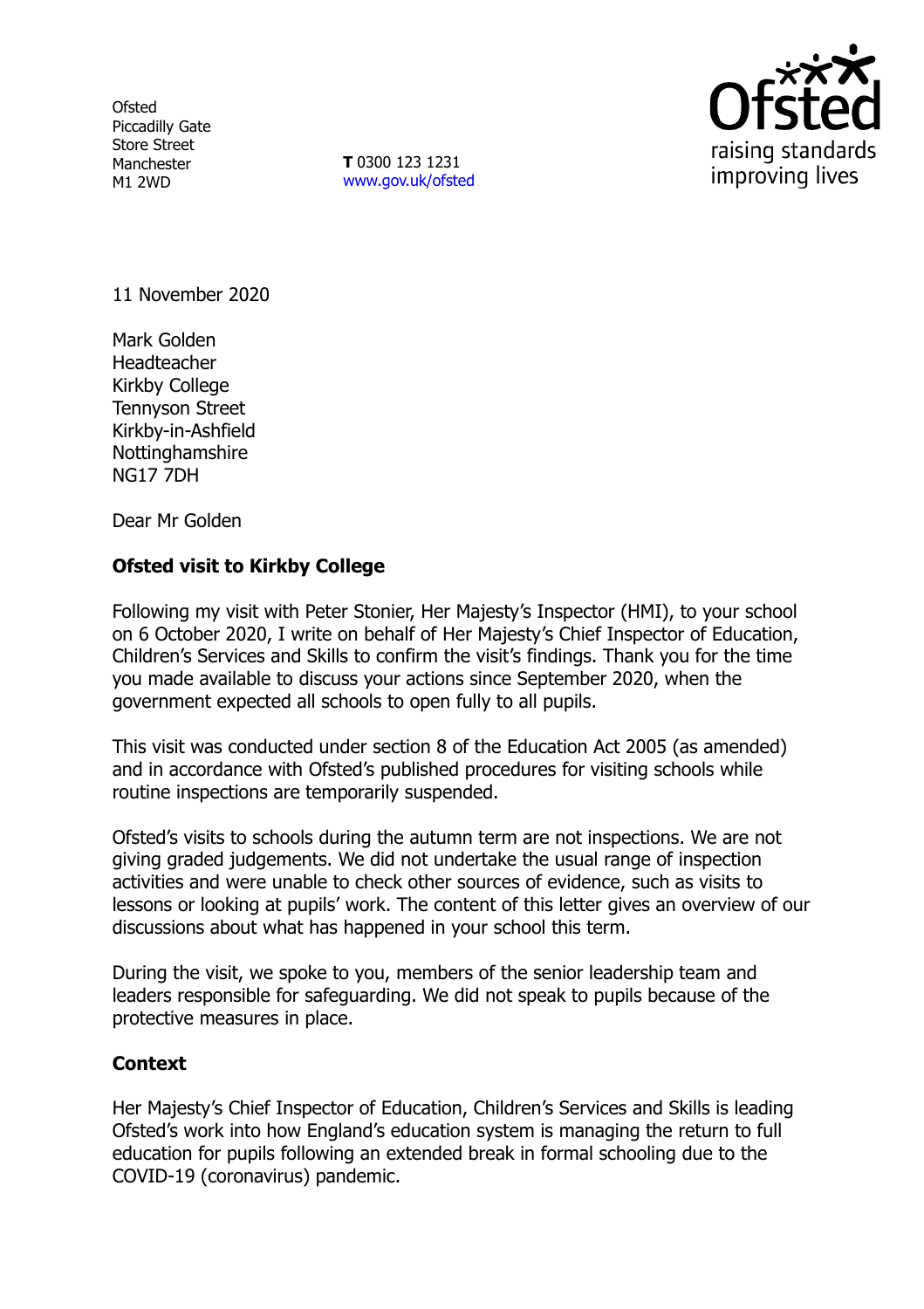

In undertaking this focused work, HMI are visiting a broad range of schools. HMI will visit a sample of:

- approximately 1,200 schools across all Ofsted grades (outstanding, good, requires improvement and inadequate)
- maintained schools, academies and free schools, special schools and centres of alternative provision, including those in cities, and coastal, town or rural communities.

The information from this visit will feed into Ofsted's national reporting so that the insights can be shared with the government and the education sector. We did not find any significant concerns during the visit. In such a case, a different report would be published on our website and available to parents and carers.

We did not consider your response to COVID-19 during the spring and summer terms 2020, when the school was not open to all pupils.

## **From this visit, inspectors noted that:**

- The school reopened to all pupils on 6 September 2020. This followed a phased return for pupils in different year groups.
- **Pupils' attendance is the same as what it was this time last year. Some pupils** have improved their attendance, however. More pupils are attending all the time and fewer pupils have high absence. Leaders communicate with parents to reinforce the importance of school, learning and attendance. They also reassure parents and pupils that COVID-19 safety measures are in place.
- All pupils in Years 7 to 9 are following the school's full range of subjects. Leaders have made some changes to the content of subjects. They have prioritised some areas of learning. For example, there is a greater focus on emotional well-being in the personal development curriculum. Leaders have plans in place for all pupils to return to the school's usual curriculum by summer 2021.
- $\blacksquare$  Pupils in Years 10 to 11 and the sixth form are studying all of their examination courses.
- $\blacksquare$  Teachers have checked the learning of all Year 11 pupils to see if there are any gaps. Leaders have assessed the reading skills of pupils in Year 7. They intend to use standardised assessments for all pupils in Years 7 to 10. Leaders plan to use this information to adapt their curriculum. They intend to provide literacy and numeracy support for those pupils who need it.
- Leaders are continuing to develop ways of delivering the curriculum to any pupil who is absent because of COVID-19. They are planning to provide equipment for some pupils who do not have electronic devices, and remote learning for all pupils if there is a need.